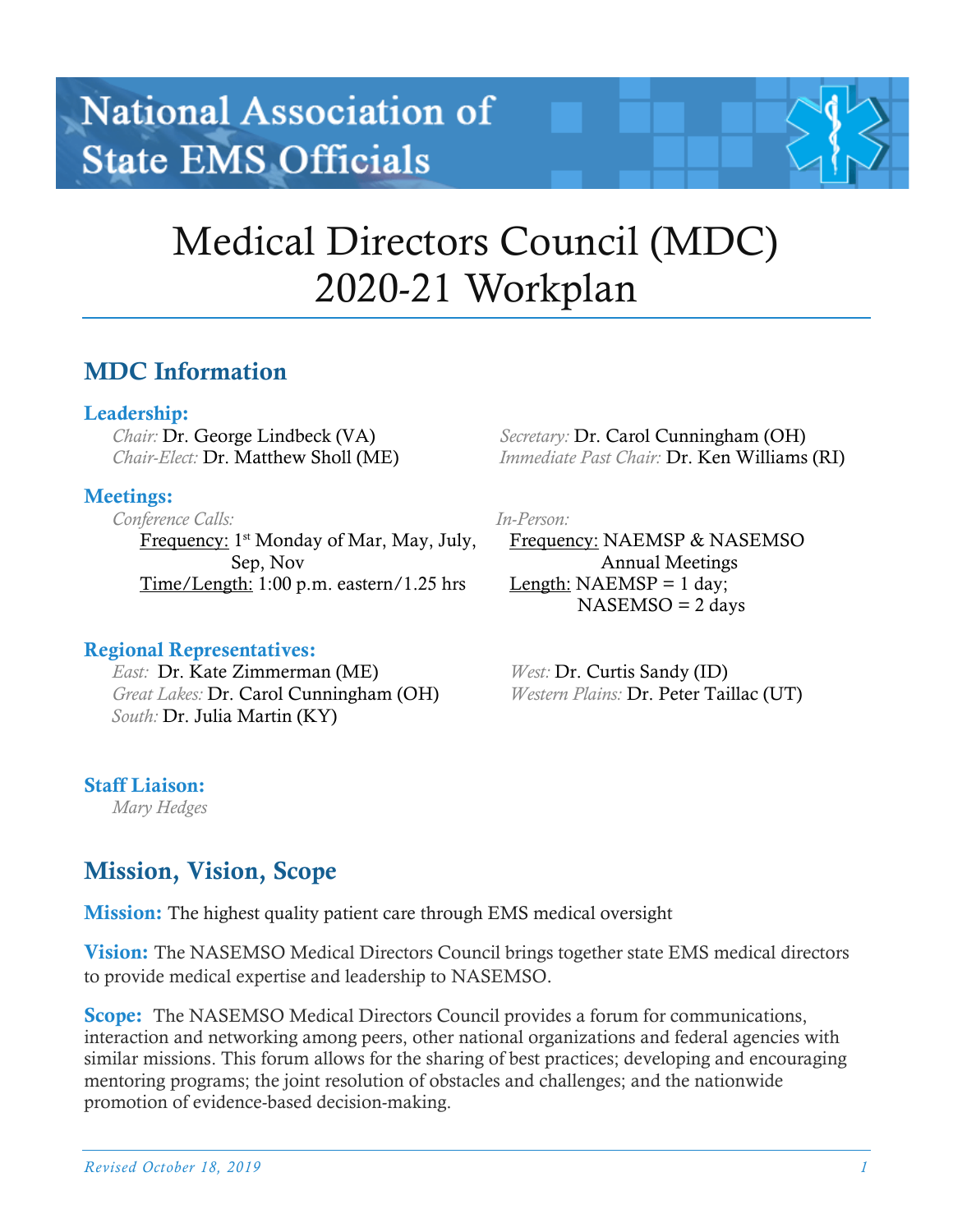# Task List

| <b>TASKS</b>                                                                                                                                                                                                                                               | <b>RESPONSIBLE</b><br>PARTY(IES)                                                    | <b>TARGET</b><br><b>COMPLETION</b><br><b>DATE</b> | <b>BUDGET</b><br><b>NEEDS</b> |
|------------------------------------------------------------------------------------------------------------------------------------------------------------------------------------------------------------------------------------------------------------|-------------------------------------------------------------------------------------|---------------------------------------------------|-------------------------------|
| <b>Task 1</b> – Foster quality state EMS medical direction by sharing relevant<br>information and resources among fellow members of the Medical Directors<br>Council through regular meetings and active use of the Council listserv.                      | All members, led by<br>Chair                                                        | Ongoing                                           |                               |
| Task 2 – Develop and promote collaborative relationships with other<br>NASEMSO Councils, state EMS directors, national organizations and<br>Federal partners.                                                                                              | Members as<br>appointed                                                             | Ongoing                                           |                               |
| Task 3 – Provide leadership for the development of Version 3 of the<br>NASEMSO National Model EMS Clinical Guidelines in order to update<br>add to and maintain this valuable resource document. Publicize and<br>disseminate widely to the EMS community. | Working group of<br>MDC members, led<br>by Richard Kamin<br>and Carol<br>Cunningham | To be<br>determined                               |                               |
| Task 4 – Examine concerns relating to interfacility transports, specifically<br>addressing the resources available in rural and urban environments.<br>Develop a white paper and make recommendations for improvement.                                     | George Lindbeck,<br>Ken Williams, Mike<br>Kaufmann. Others as<br>appointed.         | To be<br>determined                               |                               |
| Task 5 – Develop destination guidelines for patients with LVO stroke.                                                                                                                                                                                      | Peter Taillac, Ken<br>Scheppke and others<br>as appointed.                          | To be<br>determined                               |                               |
| <b>Task 6</b> – Collaborate with NAEMSP in developing a strategy to recruit and<br>retain EMS medical directors.                                                                                                                                           | To be determined                                                                    |                                                   |                               |